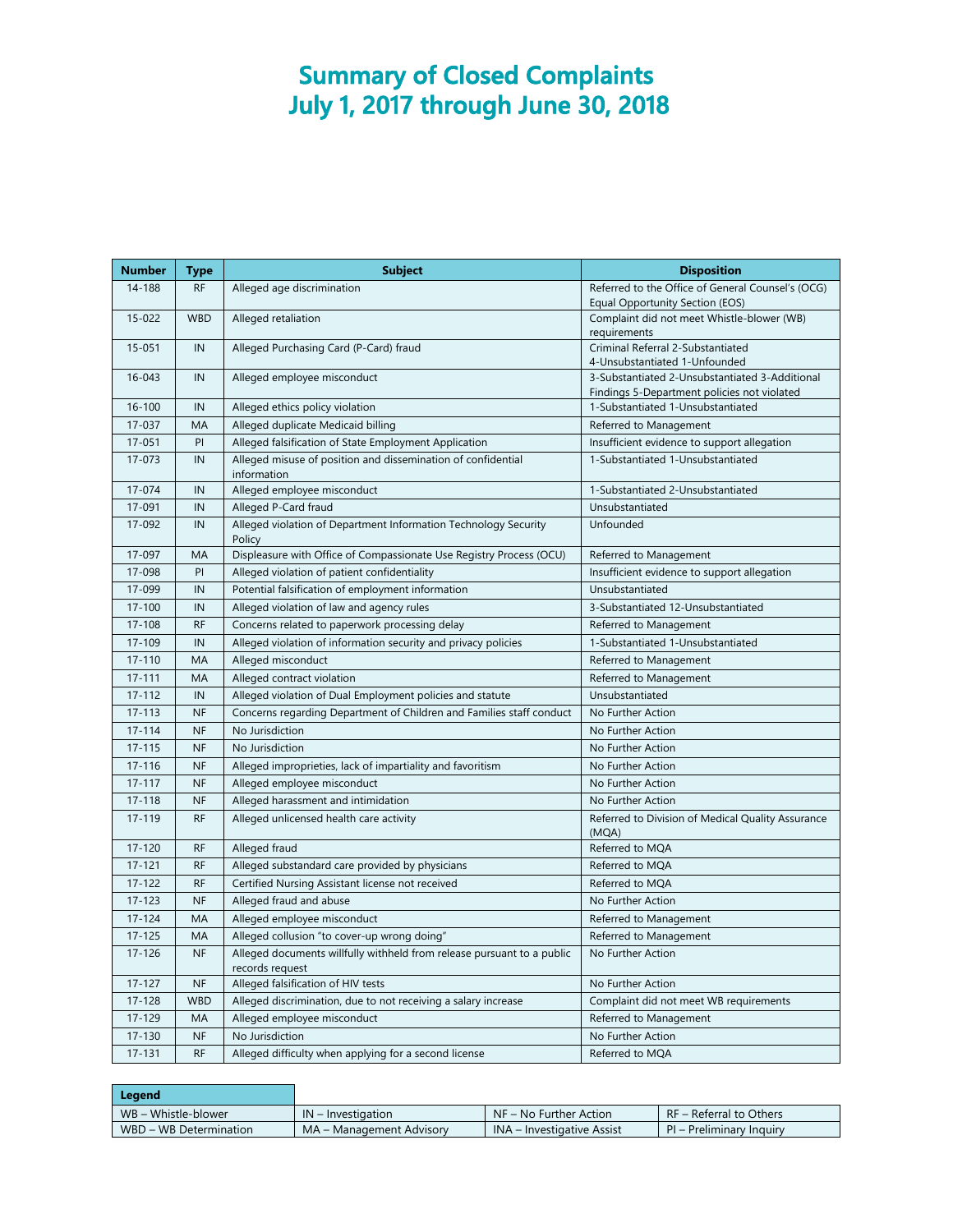| Number     | <b>Type</b> | <b>Subject</b>                                                                    | <b>Disposition</b>                                                    |
|------------|-------------|-----------------------------------------------------------------------------------|-----------------------------------------------------------------------|
| 17-132     | IN          | Alleged violation of law and agency rules; Misconduct                             | 8-Unsubstantiated 1-Additional Finding                                |
| 17-133     | PI          | Alleged breach of confidential information                                        | Management handled appropriately                                      |
| 17-134     | PI          | Alleged breach of confidential information                                        | No Further Action                                                     |
| 17-135     | PI          | Alleged drain field installation improperly inspected                             | Insufficient evidence to support allegation                           |
| 17-136     | <b>WBD</b>  | Alleged breach of confidential information                                        | Complaint did not meet WB requirements                                |
| 17-137     | <b>NF</b>   | Alleged unauthorized checking account use                                         | No Further Action                                                     |
| 17-138     | <b>NF</b>   | Concerns related to private health care facilities                                | No Further Action                                                     |
| 17-139     | <b>NF</b>   | No Jurisdiction                                                                   | No Further Action                                                     |
| $17 - 140$ | <b>RF</b>   | Alleged difficulty when applying for a license                                    | Referred to MQA                                                       |
| $17 - 141$ | <b>RF</b>   | No Jurisdiction                                                                   | Referred to Office of Medical Marijuana Use<br>(OMMU)                 |
| 17-142     | <b>NF</b>   | Alleged Health Insurance Portability and Accountability Act (HIPAA)<br>violations | No Further Action                                                     |
| $17 - 144$ | <b>NF</b>   | Alleged investigation improperly handling                                         | No Further Action                                                     |
| $17 - 145$ | <b>NF</b>   | No Jurisdiction                                                                   | No Further Action                                                     |
| $17 - 146$ | <b>RF</b>   | Alleged difficulty in obtaining a medical marijuana card                          | Referred to OMMU                                                      |
| $17 - 147$ | <b>RF</b>   | No Jurisdiction                                                                   | Referred to OMMU                                                      |
| 17-148     | <b>NF</b>   | Notice of Protest - Leadership Training Program                                   | No Further Action                                                     |
| 17-149     | <b>NF</b>   | Concerns related to private health care professionals                             | No Further Action                                                     |
| $17 - 150$ | IN          | Alleged breach of confidential information                                        | Unsubstantiated                                                       |
| $17 - 151$ | <b>WBD</b>  | Alleged sexual harassment & retaliation via wrongful termination                  | Complaint did not meet WB requirements                                |
| 17-152     | IN          | Alleged breach of confidential information                                        | Substantiated                                                         |
| 17-153     | <b>NF</b>   | Concerns related to harassment and a hostile environment                          | No Further Action                                                     |
| $17 - 154$ | <b>NF</b>   | Alleged breach of confidential information                                        | No Further Action                                                     |
| $17 - 155$ | <b>RF</b>   | Concerns related to difficulty in contacting Board of Nursing personnel           | Referred to MQA                                                       |
| $17 - 156$ | <b>NF</b>   | Concerns related to sanitary issues                                               | No Further Action                                                     |
| $17 - 157$ | <b>NF</b>   | No Jurisdiction                                                                   | No Further Action                                                     |
| 17-158     | <b>RF</b>   | Concerns related to inability to obtain formula                                   | Referred to Bureau of Women, Infants and<br>Children Program Services |
| 17-159     | <b>NF</b>   | Concerns related to massage therapy licensure testing                             | No Further Action                                                     |
| 17-160     | <b>RF</b>   | Concerns related to examination results                                           | Referred to Management                                                |
| $17 - 161$ | <b>NF</b>   | No Jurisdiction                                                                   | No Further Action                                                     |
| $17 - 162$ | <b>NF</b>   | Concerns related to the release of a former employee's medical<br>information     | No Further Action                                                     |
| $17 - 163$ | <b>NF</b>   | Alleged fraud                                                                     | No Further Action                                                     |
| 17-164     | IN          | Alleged violation of information security and privacy policies                    | 1-Unfounded 1-Unsubstantiated                                         |
| $17 - 165$ | <b>NF</b>   | Displeasure with testing provider MBLEX                                           | No Further Action                                                     |
| $17 - 166$ | <b>NF</b>   | No Jurisdiction                                                                   | No Further Action                                                     |
| $17 - 167$ | <b>NF</b>   | Alleged false statements                                                          | No Further Action                                                     |
| 17-168     | NF          | Information request                                                               | No Further Action                                                     |
| 17-169     | <b>RF</b>   | Request for medical care assistance                                               | Referred to Management                                                |
| 17-170     | <b>NF</b>   | Public records request                                                            | No Further Action                                                     |
| $17 - 171$ | <b>NF</b>   | No Jurisdiction                                                                   | No Further Action                                                     |
| 17-172     | <b>RF</b>   | Alleged fraud                                                                     | Referred to MQA                                                       |
| 17-173     | <b>NF</b>   | Alleged misconduct                                                                | No Further Action                                                     |
| $17 - 174$ | <b>RF</b>   | Concerns related to OMMU                                                          | Referred to OMMU                                                      |
| $17 - 175$ | <b>NF</b>   | Concerns related to Hurricane Irma timesheets                                     | No Further Action                                                     |
| $17 - 176$ | <b>RF</b>   | Concerns related to licensed health care professionals                            | Referred to MQA                                                       |
| $17 - 177$ | <b>NF</b>   | Concerns related to privately employed licensed health care<br>professionals      | Referred to MQA                                                       |
| 17-178     | <b>NF</b>   | Concerns related to licensed health care providers                                | No Further Action                                                     |
| 17-179     | <b>NF</b>   | Concerns with conditions at Pinellas County Jail                                  | No Further Action                                                     |
| 17-180     | <b>RF</b>   | Concerns related to hospice                                                       | Referred to the Agency for Health Care<br>Administration (AHCA)       |
| $17 - 181$ | <b>RF</b>   | Concerns related to unlicensed massage activity                                   | Referred to MQA                                                       |

| Leaend                 |                          |                            |                          |
|------------------------|--------------------------|----------------------------|--------------------------|
| WB – Whistle-blower    | $IN$ – Investigation     | NF – No Further Action     | RF - Referral to Others  |
| WBD - WB Determination | MA – Management Advisory | INA – Investigative Assist | PI – Preliminary Inquiry |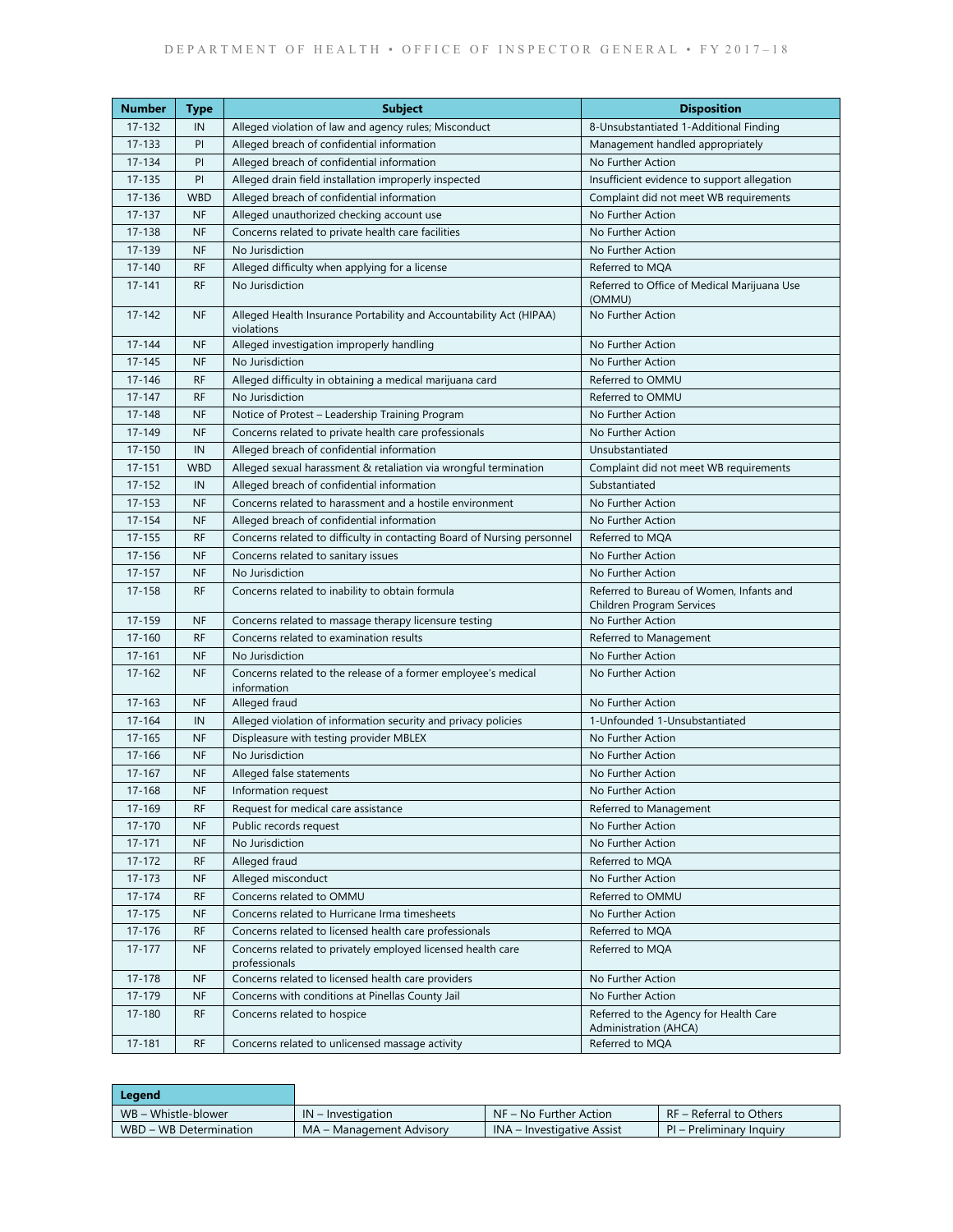| Number     | <b>Type</b> | <b>Subject</b>                                                                                | <b>Disposition</b>                                            |
|------------|-------------|-----------------------------------------------------------------------------------------------|---------------------------------------------------------------|
| 17-182     | MA          | Alleged violation of performance evaluations policy                                           | Violation of Section I.A.1., DOHP 60-22-13,                   |
|            |             |                                                                                               | Performance Evaluations                                       |
| $17 - 183$ | IN          | Alleged hostile work environment                                                              | Unsubstantiated                                               |
| 17-184     | <b>WBD</b>  | Alleged misconduct                                                                            | Complaint did not meet WB requirements                        |
| 17-185     | <b>RF</b>   | Concerns related to contact lens vendors                                                      | Referred to MOA                                               |
| 17-186     | <b>RF</b>   | Displeasure with staff and physicians                                                         | Referred to MOA                                               |
| 17-187     | <b>RF</b>   | Concerns related to OMMU                                                                      | Referred to OMMU                                              |
| 17-188     | <b>NF</b>   | Alleged alcohol use                                                                           | No Further Action                                             |
| 17-189     | <b>NF</b>   | Displeasure with Department Prosecution Services Unit                                         | No Further Action                                             |
| 17-190     | <b>NF</b>   | Alleged misconduct                                                                            | No Further Action                                             |
| 17-191     | <b>RF</b>   | Failure to provide necessary training and breaks                                              | Referred to the Deputy Secretary for County<br>Health Systems |
| 17-192     | IN          | Alleged pharmaceutical theft                                                                  | Unsubstantiated                                               |
| 17-193     | IN          | Alleged alcohol abuse                                                                         | 2-Substantiated 5-Unsubstantiated                             |
| 17-194     | MA          | Alleged mismanagement, violation of attendance & leave policy,<br>harassment & discrimination | Referred to Management                                        |
| 17-195     | MA          | Alleged misconduct                                                                            | Referred to MQA                                               |
| 17-196     | IN          | Alleged misconduct                                                                            | Unfounded                                                     |
| 17-197     | IN          | Alleged breach of confidentiality                                                             | Unfounded                                                     |
| 17-198     | <b>WBD</b>  | Alleged mismanagement, misconduct and abuse of power                                          | Complaint did not meet WB requirements                        |
| 17-199     | <b>RF</b>   | Concerns related to the handling of a private facility                                        | Referred to MQA                                               |
| 17-200     | NF          | No Jurisdiction                                                                               | No Further Action                                             |
| 17-201     | <b>NF</b>   | Concerns related to a fraudulent expert review                                                | No Further Action                                             |
| 17-202     | <b>NF</b>   | Complaint against a member of the Florida Board of Medicine                                   | No Further Action                                             |
| 17-203     | <b>NF</b>   | Concerns related to compensation for overtime                                                 | No Further Action                                             |
| 17-204     | <b>NF</b>   | Concerns regarding house inspections                                                          | No Further Action                                             |
| 17-205     | <b>NF</b>   | Alleged favoritism                                                                            | No Further Action                                             |
| 17-206     | <b>NF</b>   | Alleged abuse of the Baker Act                                                                | No Further Action                                             |
| 17-207     | NF          | Alleged misuse of funds                                                                       | No Further Action                                             |
| 17-208     | <b>NF</b>   | Concerns related to delays encountered with AHCA                                              | No Further Action                                             |
| 17-209     | <b>RF</b>   | Concerns with medical care at the Department of Corrections (DOC)                             | Referred to DOC                                               |
| 17-210     | <b>RF</b>   | Concerns related to the authority to investigate private health care                          | Referred to MQA                                               |
| $17 - 211$ | <b>NF</b>   | professionals<br>No Jurisdiction                                                              | No Further Action                                             |
| 17-212     | <b>RF</b>   | Alleged fraud                                                                                 | Referred to Department of Financial Services (DFS)            |
| 17-213     | <b>NF</b>   | <b>Information Request</b>                                                                    | No Further Action                                             |
| $17 - 214$ | <b>RF</b>   | Concerns related to billing issues                                                            | Referred to MQA                                               |
| $17 - 215$ | <b>NF</b>   | Displeasure with Professionals Resource Network                                               | No Further Action                                             |
| 17-216     | <b>RF</b>   | Alleged compromise/hijacking of Department email account                                      | Referred to DFS                                               |
| $17 - 217$ | $\sf NF$    | <b>Employment Termination</b>                                                                 | No Further Action                                             |
| 17-218     | <b>RF</b>   | Alleged hostility                                                                             | Referred to MQA                                               |
| 17-219     | NF          | Concerns related to hotel inspections                                                         | No Further Action                                             |
| 17-220     | <b>WBD</b>  | <b>Employment Termination</b>                                                                 | Complaint did not meet WB requirements                        |
| 17-221     | <b>WBD</b>  | Concerns related to Hurricane Irma and aftermath                                              | Complaint did not meet WB requirements                        |
| 17-222     | <b>NF</b>   | Alleged failure to produce medical records upon client request                                | No Further Action                                             |
| 17-223     | <b>WBD</b>  | Alleged retaliation via wrongful termination                                                  | Complaint did not meet WB requirements                        |
| 17-224     | MA          | Alleged concealment of public records                                                         | Referred to Management                                        |
| 17-225     | <b>WBD</b>  | Alleged retaliation via wrongful termination                                                  | Complaint did not meet WB requirements                        |
| 17-226     | <b>NF</b>   | Concerns related to child support                                                             | No Further Action                                             |
| 17-227     | <b>NF</b>   | No Jurisdiction                                                                               | No Further Action                                             |
| 17-228     | <b>NF</b>   | Alleged misconduct                                                                            | No Further Action                                             |
| 17-229     | NF          | Concerns related to health care providers                                                     | No Further Action                                             |
| 17-230     | <b>RF</b>   | Concerns related to private licensed health care provider                                     | Referred to MQA                                               |
| 17-231     | NF          | Concerns related to restaurant inspections                                                    | No Further Action                                             |
| 17-232     | <b>RF</b>   | Concerns related to private dental clinics                                                    | Referred to MQA                                               |

| Legend                 |                          |                                   |                          |
|------------------------|--------------------------|-----------------------------------|--------------------------|
| WB - Whistle-blower    | $IN$ – Investigation     | NF – No Further Action            | RF – Referral to Others  |
| WBD – WB Determination | MA – Management Advisory | <b>INA</b> – Investigative Assist | PI – Preliminary Inquiry |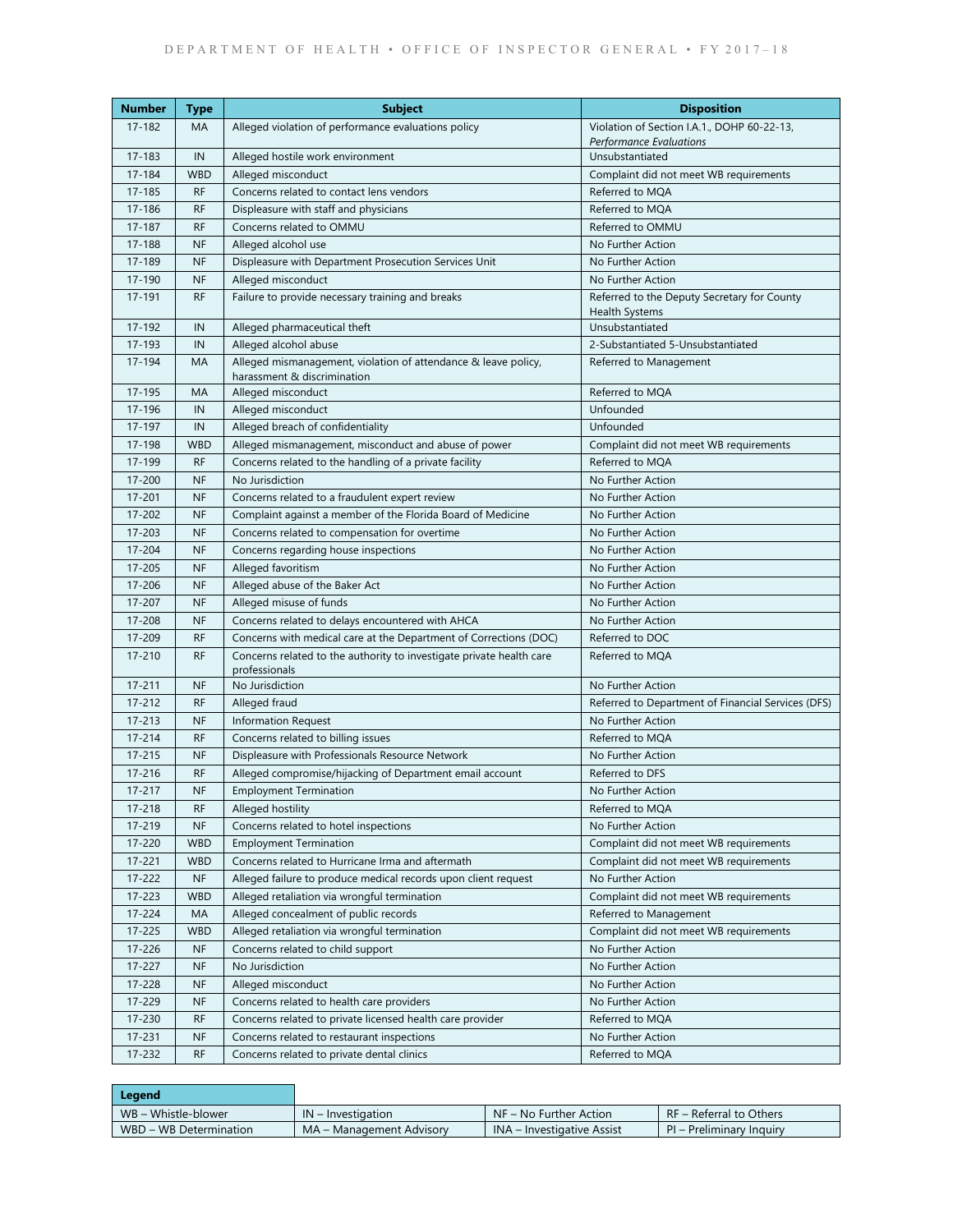| <b>Number</b>    | <b>Type</b>            | <b>Subject</b>                                                                                                           | <b>Disposition</b>                     |
|------------------|------------------------|--------------------------------------------------------------------------------------------------------------------------|----------------------------------------|
| $17 - 233$       | <b>NF</b>              | Concerns related to private health care provider's civil actions                                                         | No Further Action                      |
| 17-234           | <b>NF</b>              | Concerns related to a restaurant                                                                                         | No Further Action                      |
| 17-235           | IN                     | Alleged employee misconduct                                                                                              | 1-Substantiated 2-Unsubstantiated      |
| 17-236           | IN                     | Alleged violation of Section 112.3135, Florida Statutes                                                                  | 1-Substantiated 1-Unsubstantiated      |
| 17-237           | <b>NF</b>              | Concerns related to private home companion services                                                                      | No Further Action                      |
| 17-238           | <b>NF</b>              | Alleged misconduct                                                                                                       | No Further Action                      |
| 17-239           | <b>NF</b>              | Alleged unsecured confidential information                                                                               | No Further Action                      |
| 17-240           | <b>NF</b>              | Concerns related to health care facility inspections                                                                     | No Further Action                      |
| $17 - 241$       | <b>NF</b>              | Concerns related to a health care facility                                                                               | No Further Action                      |
| $17 - 242$       | <b>RF</b>              | Concerns related to a health care practitioner                                                                           | Referred to MQA                        |
| $17 - 243$       | <b>RF</b>              | Concerns related to health care                                                                                          | Referred to MQA                        |
| $17 - 244$       | <b>NF</b>              | Alleged unfair hiring practices                                                                                          | No Further Action                      |
| 17-245           | <b>RF</b>              | Alleged misconduct                                                                                                       | Referred to MQA                        |
| $17 - 246$       | <b>MA</b>              | Alleged violations of Department Recruitment & Selection Policy and<br>Employee Handbook                                 | Referred to Management                 |
| 17-247           | IN                     | Alleged violations of cash handling procedures                                                                           | 1 Finding; Referred to Management      |
| 17-248           | MA                     | Alleged several incidences of workplace violence                                                                         | Referred to Management                 |
| 17-249           | <b>NF</b>              | Concerns related to client behavior                                                                                      | No Further Action                      |
| $17 - 251$       | <b>RF</b>              | <b>Information Requests</b>                                                                                              | Referred to OGC                        |
| 18-001           | PI                     | Alleged employee in possession of two social security cards                                                              | Unfounded                              |
| 18-002           | <b>NF</b>              | Alleged slander and defamation                                                                                           | No Further Action                      |
| 18-003           | IN                     | Alleged employee misconduct                                                                                              | 3-Unsubstantiated 1-Unfounded          |
| 18-004           | <b>NF</b>              | Concerns related to the Board of Pharmacy                                                                                | No Further Action                      |
| 18-005           | <b>RF</b>              | Concerns related to licensing disciplinary matters                                                                       | Referred to MQA                        |
| 18-006           | <b>RF</b>              | Concerns with health center services                                                                                     | Referred to Management                 |
| 18-007           | <b>NF</b>              | Concerns related to grocery stores                                                                                       | No Further Action                      |
| 18-008           | <b>WBD</b>             | Alleged discrimination                                                                                                   | Complaint did not meet WB requirements |
| 18-009           | <b>NF</b>              | Concerns related to Department substandard care and failure to<br>maintain client records                                | No Further Action                      |
| 18-010           | <b>WBD</b>             | Concerns with the reimbursement process and the Florida Accounting<br>Information Resource (FLAIR)                       | Complaint did not meet WB requirements |
| 18-011           | <b>RF</b>              | Concerns related to discrimination via termination/resignation                                                           | Referred to EOS                        |
| 18-012           | <b>NF</b>              | Request for investigation                                                                                                | No Further Action                      |
| 18-013           | <b>RF</b>              | Concerns related to unlicensed activity                                                                                  | Referred to MQA                        |
| 18-014           | <b>NF</b>              | Alleged discriminatory conduct, fraud, abuse, etc.                                                                       | No Further Action                      |
| 18-015           | <b>NF</b>              | <b>Multiple Allegations</b>                                                                                              | No Further Action                      |
| 18-016           | <b>NF</b>              | Concerns related to health care facility inspections                                                                     | No Further Action                      |
| 18-017           | <b>RF</b>              | Concerns related to private dental clinics                                                                               | Referred to MQA                        |
| 18-018           | <b>NF</b>              | Concerns related to restaurant inspections                                                                               | No Further Action                      |
| 18-019           | <b>NF</b>              | Concerns related to private licensed health care provider                                                                | No Further Action                      |
| 18-020           | <b>NF</b>              | Alleged unfair treatment                                                                                                 | No Further Action                      |
| 18-021           | <b>RF</b>              | Concerns related to not receiving authorization to take the Registered<br>Nursing (RN) certification exam                | Referred to MQA                        |
| 18-022           | <b>NF</b>              | Alleged home health care fraud and abuse                                                                                 | No Further Action                      |
| 18-023           | <b>NF</b>              | Concerns school classrooms                                                                                               | No Further Action                      |
| 18-024           | <b>NF</b>              | Concerns findings by a Probable Cause Panel                                                                              | No Further Action                      |
|                  | RF                     | Concerns related to private licensed health care provider                                                                | Referred to MQA                        |
|                  |                        |                                                                                                                          |                                        |
| 18-025           |                        |                                                                                                                          |                                        |
| 18-026           | <b>NF</b>              | Concerns related to micro-size bugs                                                                                      | No Further Action                      |
| 18-027           | <b>NF</b>              | Concerns related to assisted living facilities                                                                           | No Further Action                      |
| 18-028           | <b>NF</b>              | Concerns regarding county jails                                                                                          | No Further Action                      |
| 18-029           | <b>NF</b>              | Concerns related to hotel exterior smoking regulations                                                                   | No Further Action                      |
| 18-030           | RF                     | Concerns related to pharmacy technician license                                                                          | Referred to MQA                        |
| 18-031<br>18-032 | <b>RF</b><br><b>NF</b> | Concerns related to an athletic trainer performing electromyography<br>Concerns with the Commission of Dental Competency | Referred to MQA<br>No Further Action   |

| Legend                 |                          |                                   |                          |
|------------------------|--------------------------|-----------------------------------|--------------------------|
| WB – Whistle-blower    | $IN$ – Investigation     | $NF - No$ Further Action          | RF - Referral to Others  |
| WBD – WB Determination | MA – Management Advisory | <b>INA</b> – Investigative Assist | PI – Preliminary Inquiry |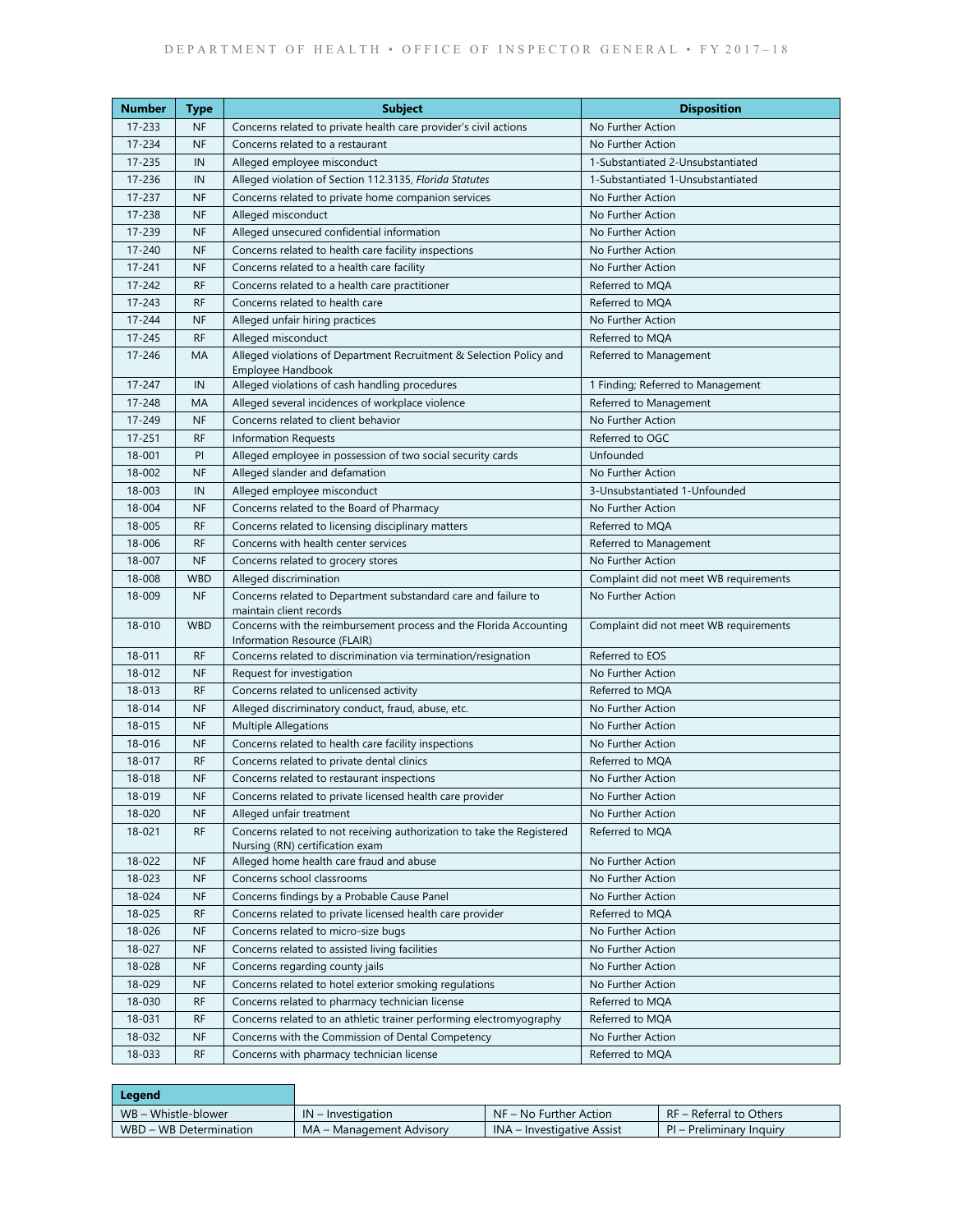| Number | <b>Type</b> | <b>Subject</b>                                                                                       | <b>Disposition</b>                                         |
|--------|-------------|------------------------------------------------------------------------------------------------------|------------------------------------------------------------|
| 18-034 | <b>NF</b>   | Concerns with a private radiology provider                                                           | No Further Action                                          |
| 18-035 | <b>NF</b>   | Concerns related to the Practitioner's Referral Network                                              | No Further Action                                          |
| 18-036 | <b>NF</b>   | Alleged HIPAA violation                                                                              | No Further Action                                          |
| 18-037 | <b>NF</b>   | <b>Multiple Concerns</b>                                                                             | No Further Action                                          |
| 18-038 | <b>NF</b>   | Security training completion                                                                         | No Further Action                                          |
| 18-039 | <b>NF</b>   | Alleged misconduct                                                                                   | No Further Action                                          |
| 18-040 | <b>RF</b>   | Concerns related to the handling of prescriptions by private<br>pharmacies                           | Referred to MQA                                            |
| 18-041 | <b>RF</b>   | Concerns related to the difficulty of obtaining birth certificate copies                             | Referred to Bureau of Vital Statistics (Vital Stats)       |
| 18-042 | <b>NF</b>   | No Jurisdiction                                                                                      | No Further Action                                          |
| 18-043 | <b>RF</b>   | Concerns related to private licensed health care providers                                           | Referred to MQA                                            |
| 18-044 | <b>NF</b>   | Alleged assault                                                                                      | No Further Action                                          |
| 18-045 | MA          | Alleged misconduct                                                                                   | Referred to Management                                     |
| 18-046 | <b>NF</b>   | Alleged conduct unbecoming                                                                           | No Further Action                                          |
| 18-047 | <b>NF</b>   | Concerns with private physician                                                                      | No Further Action                                          |
| 18-048 | <b>WBD</b>  | Alleged retaliation via wrongful termination                                                         | Complaint did not meet WB requirements                     |
| 18-049 | <b>NF</b>   | Concerns related to a convenience store                                                              | No Further Action                                          |
| 18-050 | <b>NF</b>   | Concerns related to a restaurant                                                                     | No Further Action                                          |
| 18-051 | <b>NF</b>   | Concerns related to the Americans with Disabilities Act, right to health<br>care, and discrimination | No Further Action                                          |
| 18-052 | <b>RF</b>   | Concerns related to license approval                                                                 | Referred to MQA                                            |
| 18-053 | <b>NF</b>   | Concerns related to private licensed health care providers                                           | No Further Action                                          |
| 18-054 | <b>RF</b>   | Alleged abuse of power/authority; conduct unbecoming a state<br>employee                             | Referred to Management                                     |
| 18-055 | <b>NF</b>   | Concerns permit disputes                                                                             | No Further Action                                          |
| 18-056 | MA          | Alleged employee misconduct                                                                          | Referred to Management                                     |
| 18-057 | MA          | Alleged employee misconduct; timesheet falsification                                                 | Referred to Management                                     |
| 18-058 | <b>WBD</b>  | Alleged harassment and discrimination                                                                | Complaint did not meet WB requirements;<br>Referred to EOS |
| 18-059 | <b>RF</b>   | Concerns with the Board of Massage Therapy                                                           | Referred to MQA                                            |
| 18-060 | <b>NF</b>   | Concerns related to private health care facilities                                                   | No Further Action                                          |
| 18-061 | <b>NF</b>   | Concerns disputing Board decisions                                                                   | No Further Action                                          |
| 18-062 | <b>WBD</b>  | Alleged mismanagement at Department Contractor                                                       | Complaint did not meet WB requirements                     |
| 18-063 | PI          | Concerns related to displeasure with management                                                      | Unsubstantiated                                            |
| 18-064 | <b>RF</b>   | Concerns related to a private nursing home                                                           | Referred to AHCA                                           |
| 18-065 | PI          | Alleged violation of Recruitment and Selection Policy                                                | No Further Action                                          |
| 18-066 | <b>NF</b>   | Alleged falsification of client records                                                              | No Further Action                                          |
| 18-067 | <b>NF</b>   | Alleged employee misconduct                                                                          | No Further Action                                          |
| 18-068 | MA          | Concerns related to a bacterium identified in a water quality test                                   | Referred to Management                                     |
| 18-069 | NF          | Concerns with abrupt discontinuation of medication                                                   | No Further Action                                          |
| 18-071 | <b>NF</b>   | Concerns related to difficulties in obtaining client records                                         | No Further Action                                          |
| 18-072 | <b>NF</b>   | Concerns with a private cosmetic surgery provider                                                    | No Further Action                                          |
| 18-073 | <b>RF</b>   | Concerns related to a private pharmacy                                                               | Referred to MQA                                            |
| 18-074 | <b>RF</b>   | Concerns with the Board of Clinical Social Work license                                              | Referred to MQA                                            |
| 18-075 | <b>RF</b>   | Concerns with obtaining a license                                                                    | Referred to MQA                                            |
| 18-076 | <b>NF</b>   | Alleged medical abuse of a minor in Marion County                                                    | No Further Action                                          |
| 18-078 | МA          | Alleged violation of Recruitment and Selection Policy                                                | Referred to Management                                     |
| 18-079 | <b>NF</b>   | Alleged violation of Chapter 456, Florida Statutes                                                   | No Further Action                                          |
| 18-080 | <b>NF</b>   | Concerns related to a septic tank                                                                    | No Further Action                                          |
| 18-081 | <b>NF</b>   | Alleged failure to produce records                                                                   | No Further Action                                          |
| 18-082 | <b>RF</b>   | Concerns related to services provided                                                                | Referred to Management                                     |
| 18-083 | <b>NF</b>   | Alleged inappropriate comment by Department employee                                                 | No Further Action                                          |
| 18-084 | <b>NF</b>   | Concerns related to private health care providers                                                    | No Further Action                                          |
| 18-085 | <b>NF</b>   | Concerns related to a MQA investigation                                                              | No Further Action                                          |
| 18-086 | <b>NF</b>   | Concerns related to health insurance                                                                 | No Further Action                                          |

| Legend                 |                          |                            |                          |
|------------------------|--------------------------|----------------------------|--------------------------|
| WB – Whistle-blower    | $IN$ – Investigation     | NF – No Further Action     | RF – Referral to Others  |
| WBD – WB Determination | MA – Management Advisory | INA – Investigative Assist | PI – Preliminary Inquiry |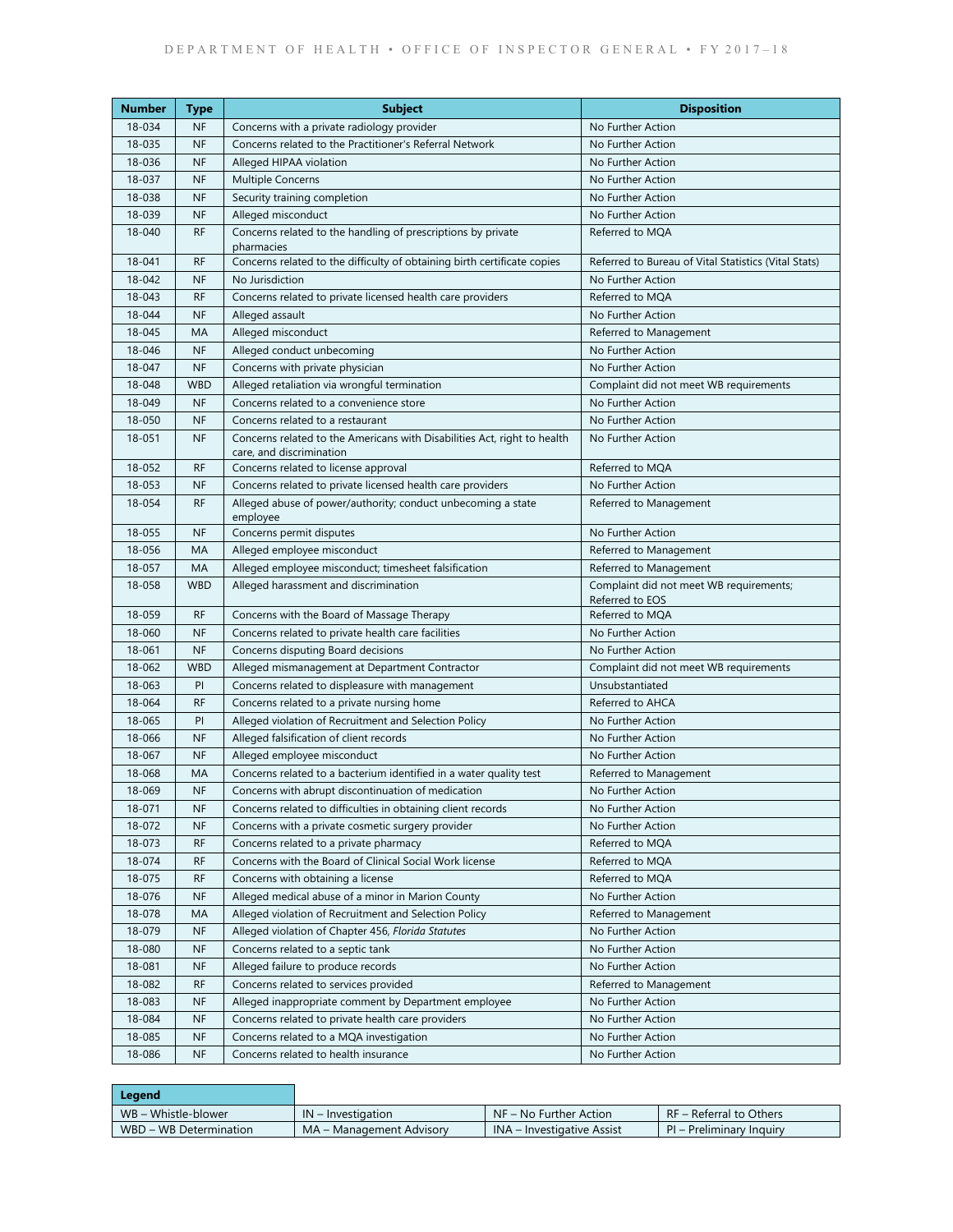| Number           | <b>Type</b>            | <b>Subject</b>                                                                              | <b>Disposition</b>                             |
|------------------|------------------------|---------------------------------------------------------------------------------------------|------------------------------------------------|
| 18-087           | <b>NF</b>              | Return to employment request                                                                | No Further Action                              |
| 18-088           | <b>NF</b>              | Concerns related to HIPAA violations and physician conduct at a                             | No Further Action                              |
|                  |                        | health care facility<br>No Jurisdiction                                                     |                                                |
| 18-089           | <b>NF</b><br><b>NF</b> |                                                                                             | No Further Action                              |
| 18-090           |                        | Concerns related to private licensed health care provider                                   | No Further Action                              |
| 18-091           | RF                     | No Jurisdiction                                                                             | Referred to Management                         |
| 18-093           | PI                     | Alleged hostile work environment                                                            | Referred to EOS                                |
| 18-094           | NF                     | <b>Employment Termination</b>                                                               | No Further Action                              |
| 18-095           | <b>NF</b>              | Displeasure with management actions                                                         | No Further Action                              |
| 18-096<br>18-097 | <b>NF</b>              | Alleged management disputes                                                                 | No Further Action                              |
|                  | <b>NF</b>              | Concerns regarding a private health care facility                                           | Insufficient information to support allegation |
| 18-098           | <b>RF</b>              | Concerns related to private licensed health care provider                                   | Referred to MOA                                |
| 18-099           | <b>NF</b>              | Concerns related to a motel                                                                 | No Further Action                              |
| 18-100           | <b>NF</b>              | Alleged management failure                                                                  | No Further Action                              |
| 18-101           | <b>NF</b>              | Alleged website security vulnerabilities                                                    | Confidential & Exempt                          |
| 18-102<br>18-103 | <b>NF</b><br><b>RF</b> | No Jurisdiction<br>Concerns related to the Board of Psychology licensure                    | No Further Action<br>Referred to MQA           |
| 18-104           | <b>NF</b>              |                                                                                             | No Further Action                              |
| $18 - 105$       | <b>RF</b>              | Alleged harassment and bullying<br>Concerns related to a RN license update                  | Referred to MOA                                |
| 18-106           | <b>RF</b>              |                                                                                             | Referred to OMMU                               |
| 18-107           | RF                     | Alleged fraudulent OMMU card use<br>Alleged phishing scam email                             | Referred to MQA                                |
| 18-108           | <b>RF</b>              | No Jurisdiction                                                                             | Referred to Management                         |
| 18-109           | <b>WBD</b>             |                                                                                             | Complaint did not meet WB requirements;        |
|                  |                        | Alleged violation of attendance & leave policy; unequal treatment and<br>age discrimination | Referred to Management                         |
| 18-110           | <b>NF</b>              | Displeasure with Professionals Resource Network                                             | No Further Action                              |
| $18 - 111$       | <b>NF</b>              | Alleged discrimination & retaliation                                                        | No Further Action                              |
| 18-112           | <b>RF</b>              | Concerns with the Board of Nursing                                                          | Referred to MQA                                |
| 18-113           | <b>RF</b>              | Alleged employee misconduct                                                                 | Referred to Management                         |
| 18-114           | <b>NF</b>              | No Jurisdiction                                                                             | No Further Action                              |
| 18-115           | <b>RF</b>              | Alleged misconduct & malpractice                                                            | Referred to MQA                                |
| 18-116           | <b>NF</b>              | Concerns related to the Probable Cause Panel                                                | No Further Action                              |
| 18-117           | <b>RF</b>              | Concerns related to the status of a massage therapy license                                 | Referred to MQA                                |
| 18-118           | <b>NF</b>              | Concerns related to motel and hotel inspections                                             | No Further Action                              |
| 18-119           | <b>NF</b>              | Concerns related to private licensed health care provider                                   | No Further Action                              |
| 18-121           | <b>NF</b>              | No Jurisdiction                                                                             | No Further Action                              |
| 18-124           | <b>RF</b>              | Alleged subordinate employee and supervisor dispute                                         | Referred to EOS                                |
| 18-125           | <b>RF</b>              | Concerns related to updating the Licensed Practical Nurse (LPN)                             | Referred to MOA                                |
|                  |                        | license online                                                                              |                                                |
| 18-126           | <b>NF</b>              | Concerns related to a septic tank                                                           | Referred to Management                         |
| 18-128           | <b>RF</b>              | Concerns related to the difficulty of obtaining birth certificate                           | Referred to Vital Stats                        |
| 18-129           | <b>RF</b>              | Staff miscommunication                                                                      | Referred to Vital Stats                        |
| 18-130           | <b>NF</b>              | Concerns related to private licensed health care provider and facilities                    | No Further Action                              |
| 18-131           | <b>NF</b>              | Alleged explicit threats towards Department staff                                           | No Further Action                              |
| 18-132           | <b>RF</b>              | Alleged private physician misconduct                                                        | Referred to MQA                                |
| 18-133           | <b>NF</b>              | Concerns with selection and hiring                                                          | No Further Action                              |
| 18-134           | <b>NF</b>              | Concerns related to a private physician                                                     | No Further Action                              |
| 18-135           | <b>NF</b>              | Concerns related to private licensed health care provider                                   | No Further Action                              |
| 18-136           | <b>RF</b>              | Concerns related to a LPN                                                                   | Referred to MQA                                |
| 18-137           | <b>RF</b>              | Alleged domestic altercation                                                                | Referred to Management                         |
| 18-138           | NF                     | Alleged wage abuse                                                                          | No Further Action                              |
| 18-139           | <b>NF</b>              | Alleged malpractice                                                                         | No Further Action                              |
| 18-140           | NF                     | Concerns related to private health care facility                                            | No Further Action                              |
| 18-141           | <b>NF</b>              | Alleged unfairly and unjustly mistreatment                                                  | No Further Action                              |
| 18-142           | RF                     | Concerns related to an acupuncture license                                                  | Referred to MQA                                |
| 18-143           | <b>NF</b>              | Alleged discrimination and harassment by supervisor                                         | No Further Action                              |
|                  |                        |                                                                                             |                                                |

| Legend                 |                          |                            |                          |
|------------------------|--------------------------|----------------------------|--------------------------|
| WB – Whistle-blower    | $IN$ – Investigation     | NF – No Further Action     | RF – Referral to Others  |
| WBD – WB Determination | MA – Management Advisory | INA – Investigative Assist | PI – Preliminary Inquiry |